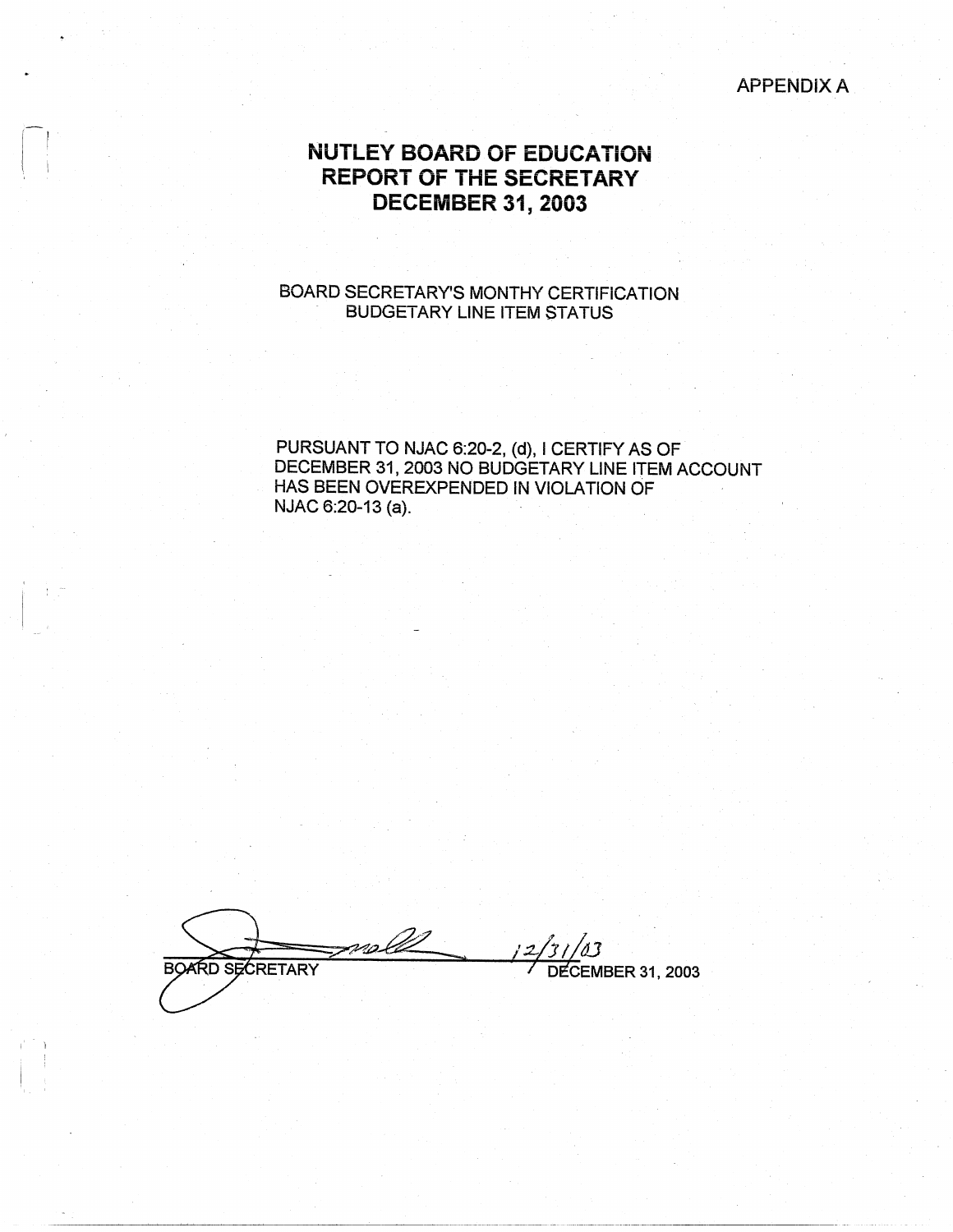**Board Sec Report Nutley Board of Education** 

**01/19/04** 

| <b>Assets and Resources</b><br>Assets:<br>101<br>Cash in bank<br>\$2,161,072.11<br>$102 - 106$<br>Cash Equivalents<br>\$1,504,020.00<br>111<br>Investments<br>\$0.00<br>$-116$<br>Capital Reserve Account<br>\$116,129.80<br>121<br>Tax levy Receivable<br>\$17,603,660.50<br>Accounts Receivable:<br>132<br>Interfund<br>\$0.00<br>141<br>Intergovernmental - State<br>\$3,546,594.24<br>142<br>Intergovernmental - Federal<br>\$0.00<br>143<br>Intergovernmental - Other<br>\$29,395.88<br>153, 154<br>Other (net of estimated uncollectable of \$<br>\$0.00<br>\$3,575,990.12<br>Loans Receivable:<br>131<br>Interfund<br>\$0.00<br>151, 152<br>Other (Net of estimated uncollectable of \$_<br>\$0.00<br>\$0.00<br>Other Current Assets<br>\$0.00<br><b>Resources:</b><br>301<br>Estimated revenues<br>\$41,386,239.87<br>302<br>Less revenues<br>(\$41, 295, 196.75)<br>\$91,043.12<br><b>Total assets and resources</b><br>\$25,051,915.65<br><b>Liabilities and fund equity</b><br>Liabilities:<br>411<br>Intergovernmental accounts payable - state<br>\$0.00 | <b>Starting date</b> | 7/1/03<br>Ending date 12/31/03 | <b>Fund: 10</b> |  |
|-----------------------------------------------------------------------------------------------------------------------------------------------------------------------------------------------------------------------------------------------------------------------------------------------------------------------------------------------------------------------------------------------------------------------------------------------------------------------------------------------------------------------------------------------------------------------------------------------------------------------------------------------------------------------------------------------------------------------------------------------------------------------------------------------------------------------------------------------------------------------------------------------------------------------------------------------------------------------------------------------------------------------------------------------------------------------|----------------------|--------------------------------|-----------------|--|
|                                                                                                                                                                                                                                                                                                                                                                                                                                                                                                                                                                                                                                                                                                                                                                                                                                                                                                                                                                                                                                                                       |                      |                                |                 |  |
|                                                                                                                                                                                                                                                                                                                                                                                                                                                                                                                                                                                                                                                                                                                                                                                                                                                                                                                                                                                                                                                                       |                      |                                |                 |  |
|                                                                                                                                                                                                                                                                                                                                                                                                                                                                                                                                                                                                                                                                                                                                                                                                                                                                                                                                                                                                                                                                       |                      |                                |                 |  |
|                                                                                                                                                                                                                                                                                                                                                                                                                                                                                                                                                                                                                                                                                                                                                                                                                                                                                                                                                                                                                                                                       |                      |                                |                 |  |
|                                                                                                                                                                                                                                                                                                                                                                                                                                                                                                                                                                                                                                                                                                                                                                                                                                                                                                                                                                                                                                                                       |                      |                                |                 |  |
|                                                                                                                                                                                                                                                                                                                                                                                                                                                                                                                                                                                                                                                                                                                                                                                                                                                                                                                                                                                                                                                                       |                      |                                |                 |  |
|                                                                                                                                                                                                                                                                                                                                                                                                                                                                                                                                                                                                                                                                                                                                                                                                                                                                                                                                                                                                                                                                       |                      |                                |                 |  |
|                                                                                                                                                                                                                                                                                                                                                                                                                                                                                                                                                                                                                                                                                                                                                                                                                                                                                                                                                                                                                                                                       |                      |                                |                 |  |
|                                                                                                                                                                                                                                                                                                                                                                                                                                                                                                                                                                                                                                                                                                                                                                                                                                                                                                                                                                                                                                                                       |                      |                                |                 |  |
|                                                                                                                                                                                                                                                                                                                                                                                                                                                                                                                                                                                                                                                                                                                                                                                                                                                                                                                                                                                                                                                                       |                      |                                |                 |  |
|                                                                                                                                                                                                                                                                                                                                                                                                                                                                                                                                                                                                                                                                                                                                                                                                                                                                                                                                                                                                                                                                       |                      |                                |                 |  |
|                                                                                                                                                                                                                                                                                                                                                                                                                                                                                                                                                                                                                                                                                                                                                                                                                                                                                                                                                                                                                                                                       |                      |                                |                 |  |
|                                                                                                                                                                                                                                                                                                                                                                                                                                                                                                                                                                                                                                                                                                                                                                                                                                                                                                                                                                                                                                                                       |                      |                                |                 |  |
|                                                                                                                                                                                                                                                                                                                                                                                                                                                                                                                                                                                                                                                                                                                                                                                                                                                                                                                                                                                                                                                                       |                      |                                |                 |  |
|                                                                                                                                                                                                                                                                                                                                                                                                                                                                                                                                                                                                                                                                                                                                                                                                                                                                                                                                                                                                                                                                       |                      |                                |                 |  |
|                                                                                                                                                                                                                                                                                                                                                                                                                                                                                                                                                                                                                                                                                                                                                                                                                                                                                                                                                                                                                                                                       |                      |                                |                 |  |
|                                                                                                                                                                                                                                                                                                                                                                                                                                                                                                                                                                                                                                                                                                                                                                                                                                                                                                                                                                                                                                                                       |                      |                                |                 |  |
|                                                                                                                                                                                                                                                                                                                                                                                                                                                                                                                                                                                                                                                                                                                                                                                                                                                                                                                                                                                                                                                                       |                      |                                |                 |  |
|                                                                                                                                                                                                                                                                                                                                                                                                                                                                                                                                                                                                                                                                                                                                                                                                                                                                                                                                                                                                                                                                       |                      |                                |                 |  |
|                                                                                                                                                                                                                                                                                                                                                                                                                                                                                                                                                                                                                                                                                                                                                                                                                                                                                                                                                                                                                                                                       |                      |                                |                 |  |
|                                                                                                                                                                                                                                                                                                                                                                                                                                                                                                                                                                                                                                                                                                                                                                                                                                                                                                                                                                                                                                                                       |                      |                                |                 |  |
|                                                                                                                                                                                                                                                                                                                                                                                                                                                                                                                                                                                                                                                                                                                                                                                                                                                                                                                                                                                                                                                                       |                      |                                |                 |  |
|                                                                                                                                                                                                                                                                                                                                                                                                                                                                                                                                                                                                                                                                                                                                                                                                                                                                                                                                                                                                                                                                       |                      |                                |                 |  |
|                                                                                                                                                                                                                                                                                                                                                                                                                                                                                                                                                                                                                                                                                                                                                                                                                                                                                                                                                                                                                                                                       |                      |                                |                 |  |
|                                                                                                                                                                                                                                                                                                                                                                                                                                                                                                                                                                                                                                                                                                                                                                                                                                                                                                                                                                                                                                                                       |                      |                                |                 |  |
|                                                                                                                                                                                                                                                                                                                                                                                                                                                                                                                                                                                                                                                                                                                                                                                                                                                                                                                                                                                                                                                                       |                      |                                |                 |  |
|                                                                                                                                                                                                                                                                                                                                                                                                                                                                                                                                                                                                                                                                                                                                                                                                                                                                                                                                                                                                                                                                       |                      |                                |                 |  |
| \$14,280.25                                                                                                                                                                                                                                                                                                                                                                                                                                                                                                                                                                                                                                                                                                                                                                                                                                                                                                                                                                                                                                                           | 421                  | Accounts payable               |                 |  |
| 431<br>Contracts payable<br>\$0.00                                                                                                                                                                                                                                                                                                                                                                                                                                                                                                                                                                                                                                                                                                                                                                                                                                                                                                                                                                                                                                    |                      |                                |                 |  |
| 451<br>Loans payable<br>\$0.00                                                                                                                                                                                                                                                                                                                                                                                                                                                                                                                                                                                                                                                                                                                                                                                                                                                                                                                                                                                                                                        |                      |                                |                 |  |
| 481<br>Deferred revenues<br>\$0.00                                                                                                                                                                                                                                                                                                                                                                                                                                                                                                                                                                                                                                                                                                                                                                                                                                                                                                                                                                                                                                    |                      |                                |                 |  |
| Other current liabilites<br>\$0.00                                                                                                                                                                                                                                                                                                                                                                                                                                                                                                                                                                                                                                                                                                                                                                                                                                                                                                                                                                                                                                    |                      |                                |                 |  |
| <b>Total liabilities</b><br>\$14,280.25                                                                                                                                                                                                                                                                                                                                                                                                                                                                                                                                                                                                                                                                                                                                                                                                                                                                                                                                                                                                                               |                      |                                |                 |  |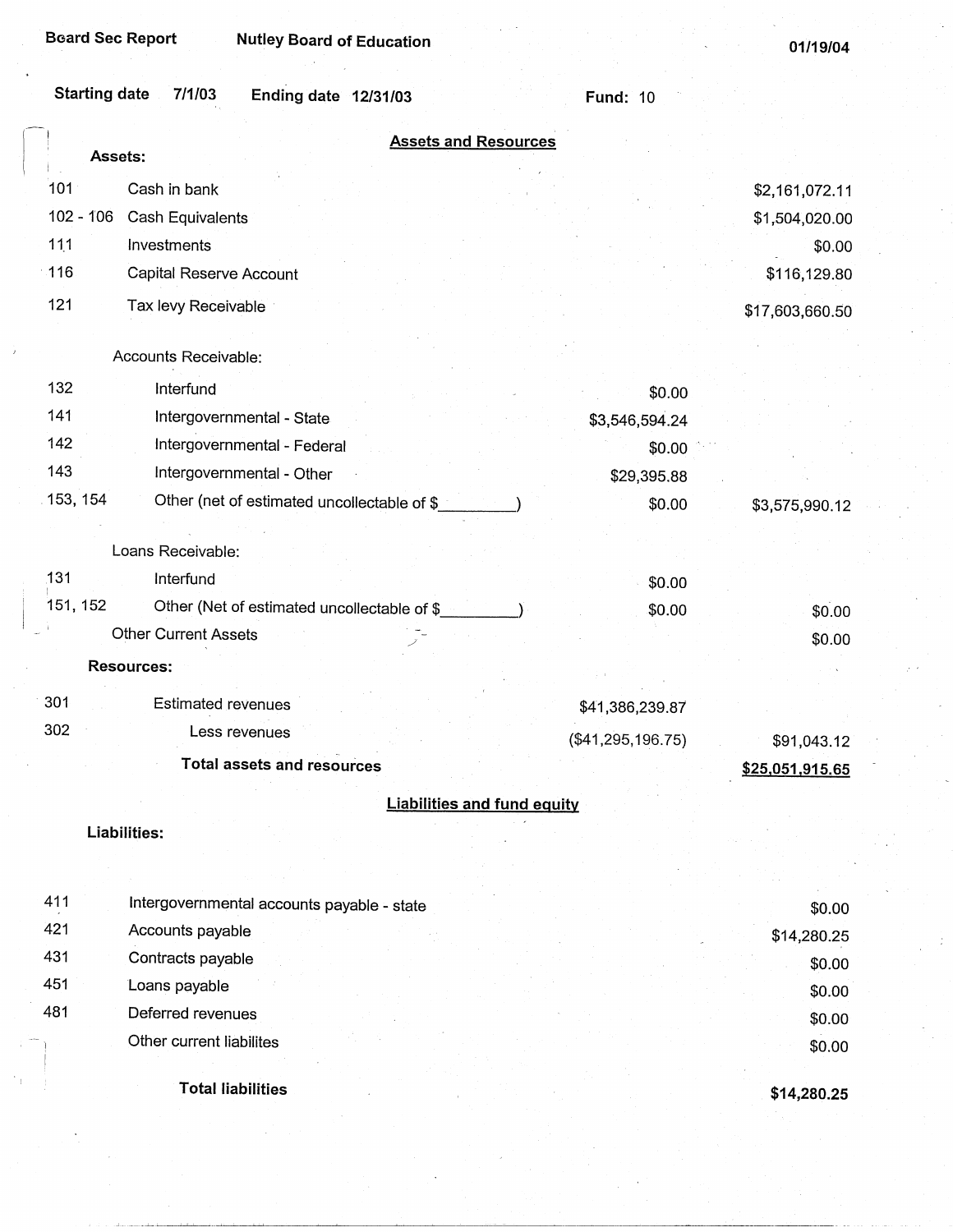| <b>Board Sec Report</b> | <b>Nutley Board of Education</b>               |                   |                 | 01/19/04        |
|-------------------------|------------------------------------------------|-------------------|-----------------|-----------------|
| <b>Starting date</b>    | 7/1/03<br>Ending date 12/31/03                 | <b>Fund: 10</b>   |                 |                 |
|                         |                                                |                   |                 |                 |
| <b>Fund Balance:</b>    |                                                |                   |                 |                 |
| Appropriated:           |                                                |                   |                 |                 |
| 753,754                 | Reserve for encumbrances                       |                   | \$21,170,054.82 |                 |
| 761                     | Capital reserve account - July                 |                   | \$116,000.00    |                 |
| 604                     | Add: Increase in capital reserve               |                   | \$0.00          |                 |
| 307                     | Less: Budgeted withdrawal from capital reserve |                   | \$0.00          | \$116,000.00    |
| 762                     | Adult education programs                       |                   | \$0.00          |                 |
| 751,752,76x             | Other reserves                                 |                   | \$0.00          |                 |
| 601                     | Appropriations                                 | \$41,487,727.77   |                 |                 |
| 602                     | Less: Expenditures<br>(\$17,591,270.46)        |                   |                 |                 |
|                         | Encumbrances<br>(\$21,170,054.82)              | (\$38,761,325.28) | \$2,726,402.49  |                 |
|                         | Total appropriated                             |                   | \$24,012,457.31 |                 |
|                         | Unappropriated:                                |                   |                 |                 |
| 770                     | Fund balance, July 1                           |                   | \$1,025,178.09  |                 |
| 303                     | Budgeted fund balance                          |                   | \$0.00          |                 |
|                         | <b>Total fund balance</b>                      |                   |                 | \$25,037,635.40 |
|                         | Total liabilites and fund equity               |                   |                 | \$25,051,915.65 |
|                         |                                                |                   |                 |                 |

# **Recapitulation of Budgeted Fund Balance:**

|                                    | <b>Budgeted</b>   | <b>Actual</b>     | <b>Variance</b> |
|------------------------------------|-------------------|-------------------|-----------------|
| Appropriations                     | \$41,487,727.77   | \$38,761,325.28   | \$2,726,402.49  |
| Revenues                           | (\$41,386,239.87) | (\$41,295,196.75) | (\$91,043.12)   |
| Subtotal                           | \$101,487.90      | (\$2,533,871.47)  | \$2,635,359.37  |
| Change in capital reserve account: |                   |                   |                 |
| Plus - Increase in reserve         | \$0.00            | \$129.80          | (\$129.80)      |
| Less - Withdrawal from reserve     | \$0.00            |                   | \$0.00          |
| Subtotal                           | \$101,487.90      | (\$2,533,741.67)  | \$2,635,229.57  |
| Less: Adjustment for prior year    | (\$101,487.90)    | (\$101,487.90)    |                 |
| Budgeted fund balance              | \$0.00            | (\$2,635,229.57)  | \$2,635,229.57  |

 $\partial$ 

√Date

Board Secretary

¢

Prepared and submitted by :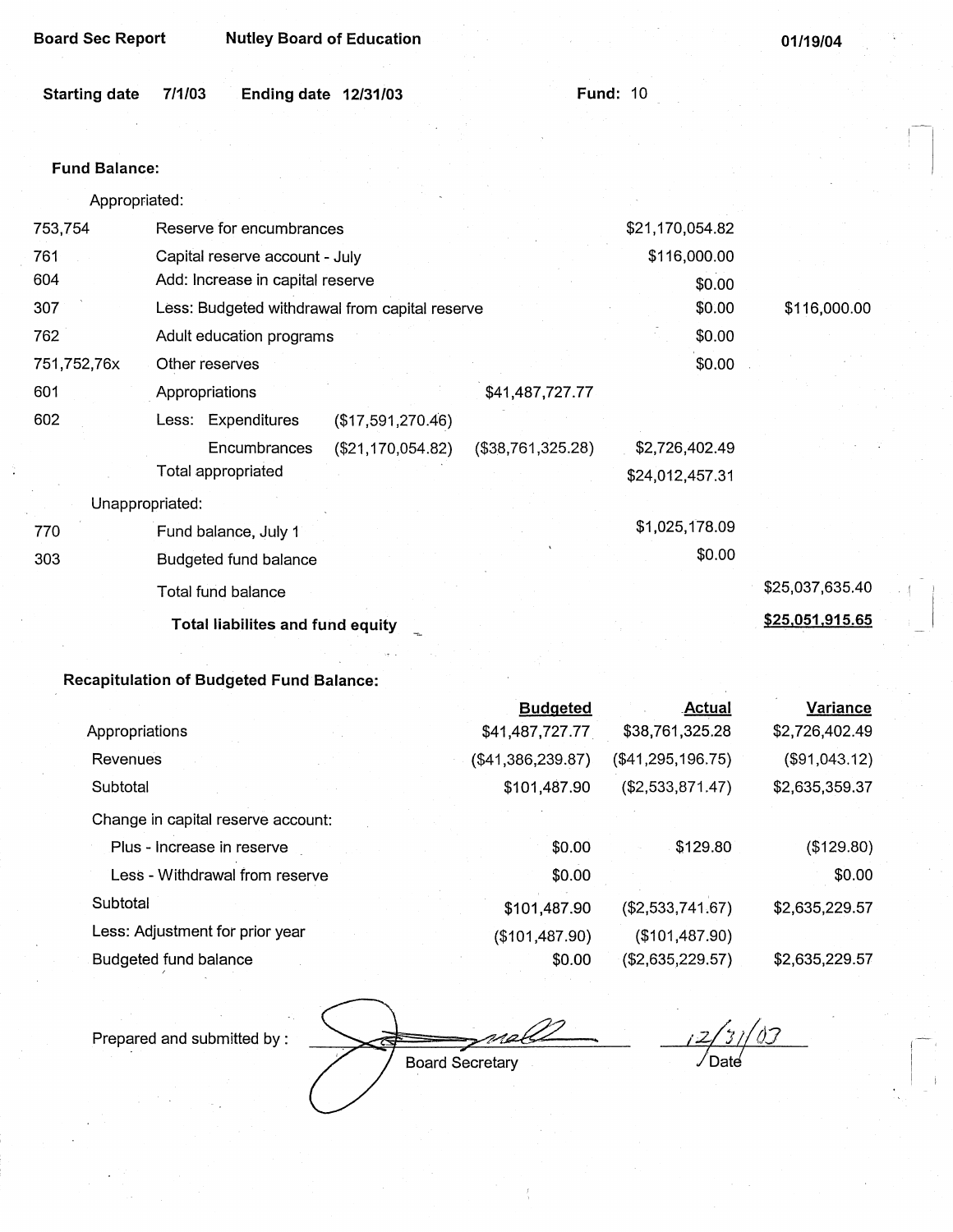01/19/04

| <b>Starting date</b><br>7/1/03<br><b>Ending date 12/31/03</b> | <b>Fund: 20</b> |              |
|---------------------------------------------------------------|-----------------|--------------|
| <b>Assets and Resources</b><br>Assets:                        |                 |              |
| 101<br>Cash in bank                                           |                 | \$300,490.25 |
| $102 - 106$<br>Cash Equivalents                               |                 | \$0.00       |
| 111<br>Investments                                            |                 | \$0.00       |
| 116<br>Capital Reserve Account                                |                 | \$0.00       |
| 121<br>Tax levy Receivable                                    |                 |              |
|                                                               |                 | \$0.00       |
| Accounts Receivable:                                          |                 |              |
| 132<br>Interfund                                              | \$0.00          |              |
| 141<br>Intergovernmental - State                              | \$1,100.07      |              |
| 142<br>Intergovernmental - Federal                            | \$440.96        |              |
| 143<br>Intergovernmental - Other                              | \$0.00          |              |
| 153, 154<br>Other (net of estimated uncollectable of \$       | \$0.00          | \$1,541.03   |
| Loans Receivable:                                             |                 |              |
| 131<br>Interfund                                              | \$0.00          |              |
| 151, 152<br>Other (Net of estimated uncollectable of \$       | \$0.00          | \$0.00       |
| <b>Other Current Assets</b>                                   |                 | \$0.00       |
| <b>Resources:</b>                                             |                 |              |
| 301<br><b>Estimated revenues</b>                              | \$777,128.00    |              |
| 302<br>Less revenues                                          | $(*464,956.80)$ | \$312,171.20 |
| <b>Total assets and resources</b>                             |                 | \$614,202.48 |
|                                                               |                 |              |
| <b>Liabilities and fund equity</b>                            |                 |              |
| Liabilities:                                                  |                 |              |
|                                                               |                 |              |
| 411<br>Intergovernmental accounts payable - state             |                 | \$29,731.56  |
| 421<br>Accounts payable                                       |                 | \$0.00       |
| 431<br>Contracts payable                                      |                 | \$0.00       |
| 451<br>Loans payable                                          |                 | \$0.00       |
| 481<br>Deferred revenues                                      |                 | \$148,180.41 |
| Other current liabilites                                      |                 | \$808.61     |
|                                                               |                 |              |

**Total liabilities** 

**\$178,720.58**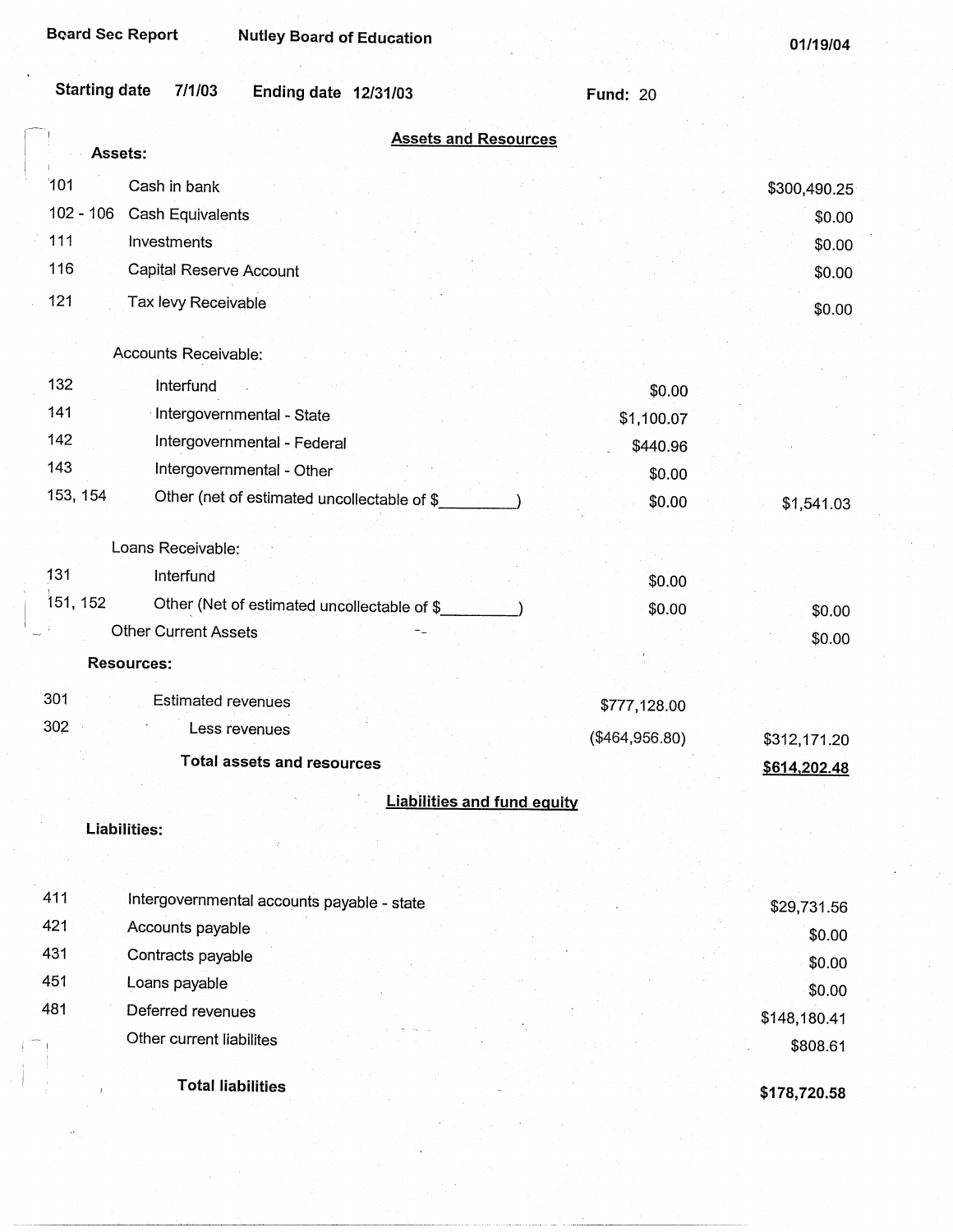| <b>Board Sec Report</b>        | <b>Nutley Board of Education</b> |                 | 01/19/04 |
|--------------------------------|----------------------------------|-----------------|----------|
| 7/1/03<br><b>Starting date</b> | <b>Ending date 12/31/03</b>      | <b>Fund: 20</b> |          |
| <b>Fund Balance:</b>           |                                  |                 |          |

| Appropriated: |                                                |                  |               |              |
|---------------|------------------------------------------------|------------------|---------------|--------------|
| 753,754       | Reserve for encumbrances                       |                  | \$222,118.77  |              |
| 761           | Capital reserve account - July                 |                  | \$0.00        |              |
| 604           | Add: Increase in capital reserve               |                  | \$0.00        |              |
| 307           | Less: Budgeted withdrawal from capital reserve |                  | \$0.00        | \$0.00       |
| 762           | Adult education programs                       |                  | \$0.00        |              |
| 751,752,76x   | Other reserves                                 |                  | \$0.00        |              |
| 601           | Appropriations                                 | \$804,426.18     |               |              |
| 602           | Expenditures<br>(\$341, 646.30)<br>Less:       |                  |               |              |
|               | Encumbrances<br>$(\$222,118.57)$               | ( \$563, 764.87) | \$240,661.31  |              |
|               | Total appropriated                             |                  | \$462,780.08  |              |
|               | Unappropriated:                                |                  |               |              |
| 770           | Fund balance, July 1                           |                  | \$0.00        |              |
| 303           | <b>Budgeted fund balance</b>                   |                  | (\$27,298.18) |              |
|               | <b>Total fund balance</b>                      |                  |               | \$435,481.90 |
|               | Total liabilites and fund equity               |                  |               | \$614,202.48 |

## **Recapitulation of Budgeted Fund Balance:**

|                                    | <b>Budgeted</b> | <b>Actual</b>  | <b>Variance</b> |
|------------------------------------|-----------------|----------------|-----------------|
| Appropriations                     | \$804,426.18    | \$563,764.87   | \$240,661.31    |
| Revenues                           | (\$777, 128.00) | (\$464,956.80) | (\$312,171.20)  |
| Subtotal                           | \$27,298.18     | \$98,808.07    | (\$71,509.89)   |
| Change in capital reserve account: |                 |                |                 |
| Plus - Increase in reserve         | \$0.00          | \$0.00         | \$0.00          |
| Less - Withdrawal from reserve     | \$0.00          |                | \$0.00          |
| Subtotal                           | \$27,298.18     | \$98,808.07    | (\$71,509.89)   |
| Less: Adjustment for prior year    | (60.00)         | (\$0.00)       |                 |
| Budgeted fund balance              | \$27,298.18     | \$98,808.07    | (\$71,509.89)   |

Prepared and submitted by :

Board Secretary / Date

 $\overline{z}$ 

**I**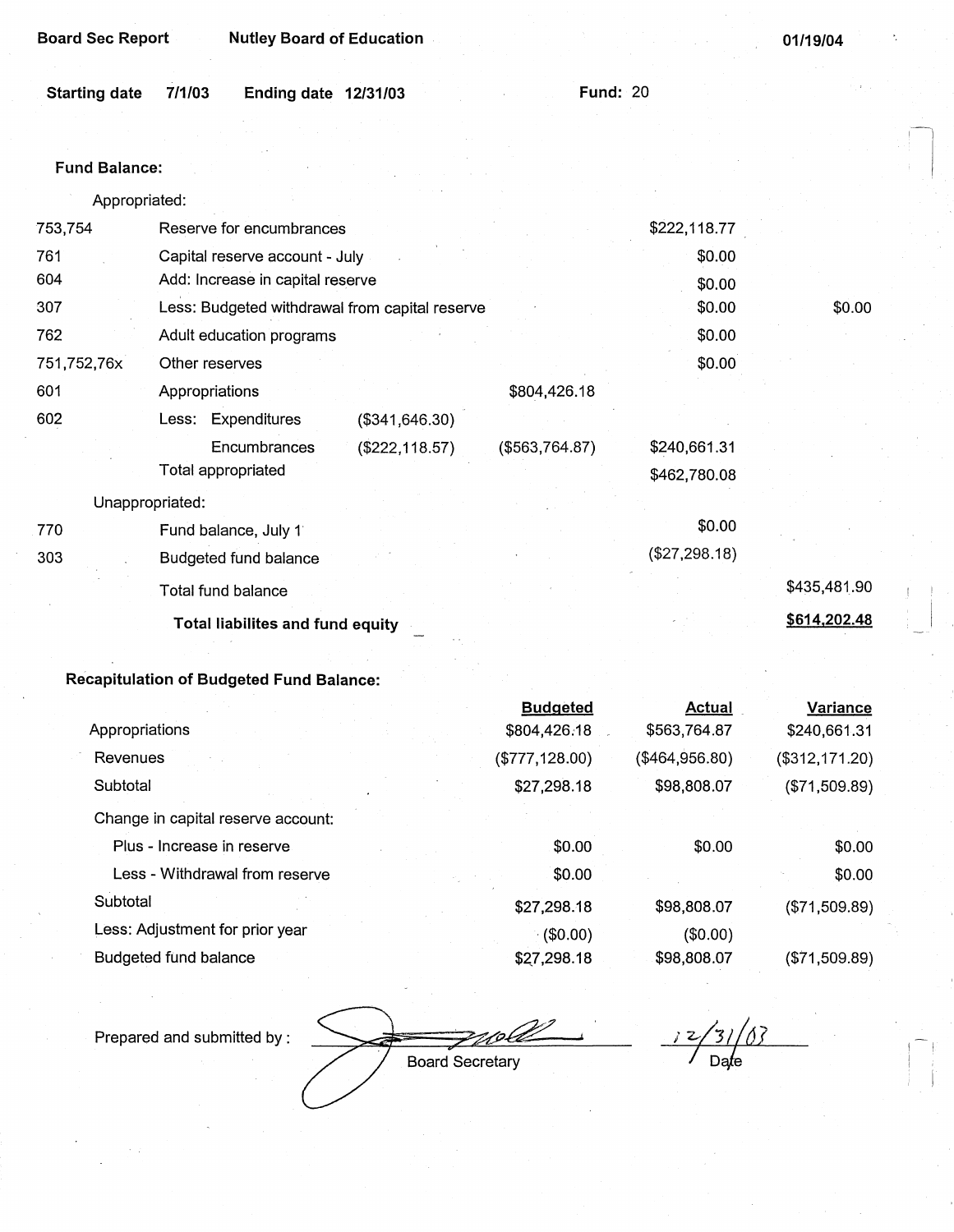| <b>Board Sec Report</b><br><b>Nutley Board of Education</b>   |                  | 01/19/04         |
|---------------------------------------------------------------|------------------|------------------|
| <b>Starting date</b><br>7/1/03<br><b>Ending date 12/31/03</b> | <b>Fund: 30</b>  |                  |
| <b>Assets and Resources</b><br>Assets:                        |                  |                  |
| 101<br>Cash in bank                                           |                  | \$579,635.28     |
| 102 - 106 Cash Equivalents                                    |                  | \$0.00           |
| 111<br>Investments                                            |                  | \$1,500,000.00   |
| 116<br>Capital Reserve Account                                |                  | \$0.00           |
| $121 -$<br>Tax levy Receivable                                |                  | \$0.00           |
|                                                               |                  |                  |
| Accounts Receivable:                                          |                  |                  |
| 132<br>Interfund                                              | \$0.00           |                  |
| 141<br>Intergovernmental - State                              | \$0.00           |                  |
| 142<br>Intergovernmental - Federal                            | \$0.00           |                  |
| 143<br>Intergovernmental - Other                              | \$0.00           |                  |
| 153, 154<br>Other (net of estimated uncollectable of \$       | \$0.00           | \$0.00           |
| Loans Receivable:                                             |                  |                  |
| $131 -$<br>Interfund                                          |                  |                  |
| 151, 152<br>Other (Net of estimated uncollectable of \$       | \$0.00           |                  |
| Other Current Assets                                          | \$0.00           | \$0.00           |
| <b>Resources:</b>                                             |                  | \$0.00           |
|                                                               |                  |                  |
| 301<br>Estimated revenues                                     | \$0.00           |                  |
| 302<br>Less revenues                                          | (\$2,871,040.77) | (\$2,871,040.77) |
| <b>Total assets and resources</b>                             |                  | ( \$791,405.49)  |
| <b>Liabilities and fund equity</b>                            |                  |                  |
| Liabilities:                                                  |                  |                  |
|                                                               |                  |                  |
| 411<br>Intergovernmental accounts payable - state             |                  |                  |
| 421<br>Accounts payable                                       |                  | \$0.00           |
| 431<br>Contracts payable                                      |                  | \$57,460.00      |
|                                                               |                  | \$0.00           |

431 Contracts payable 451 Loans payable · 481 Deferred revenues Other current liabilites

Total liabilities

**\$57,460.00** 

\$0.00 \$0.00 \$0.00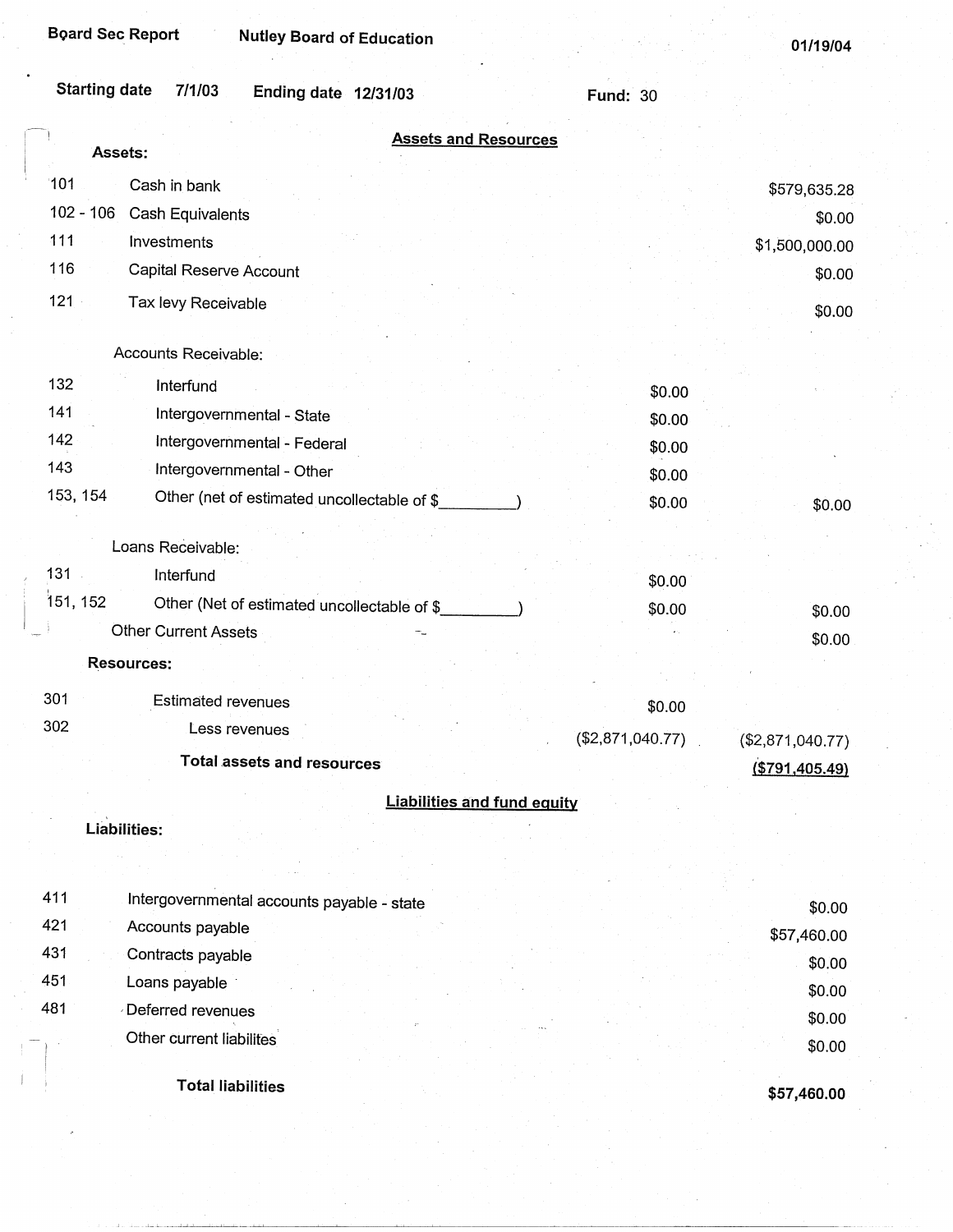| <b>Board Sec Report</b> |        | <b>Nutley Board of Education</b> |  |                 |  | 01/19/04 |  |
|-------------------------|--------|----------------------------------|--|-----------------|--|----------|--|
|                         |        |                                  |  |                 |  |          |  |
| <b>Starting date</b>    | 7/1/03 | Ending date $12/31/03$           |  | <b>Fund: 30</b> |  |          |  |
|                         |        |                                  |  |                 |  |          |  |

#### **Fund Balance:**

Appropriated:

| 753,754         | Reserve for encumbrances                       |                  | \$621,515.74        |                  |
|-----------------|------------------------------------------------|------------------|---------------------|------------------|
| 761             | Capital reserve account - July                 |                  | \$0.00              |                  |
| 604             | Add: Increase in capital reserve               |                  | \$0.00              |                  |
| 307             | Less: Budgeted withdrawal from capital reserve |                  | \$0.00              | 50.00            |
| 762             | Adult education programs                       |                  | \$0.00              |                  |
| 751,752,76x     | Other reserves                                 |                  | (\$117,920.10)      |                  |
| 601             | Appropriations                                 | \$0.00           |                     |                  |
| 602             | Less: Expenditures<br>(\$730,945.39)           |                  |                     |                  |
|                 | Encumbrances<br>(\$621,515.74)                 | (\$1,352,461.13) | (\$1,352,461.13)    |                  |
|                 | Total appropriated                             |                  | (\$848, 865.49)     |                  |
| Unappropriated: |                                                |                  |                     |                  |
| 770             | Fund balance, July 1                           |                  | \$0.00              |                  |
| 303             | Budgeted fund balance                          |                  | \$0.00 <sub>1</sub> |                  |
|                 | Total fund balance                             |                  |                     | (\$848, 865.49)  |
|                 | Total liabilites and fund equity               |                  |                     | ( \$791, 405.49) |

## **Recapitulation of Budgeted Fund Balance:**

|                                    | <b>Budgeted</b> | <b>Actual</b>              | Variance         |
|------------------------------------|-----------------|----------------------------|------------------|
| Appropriations                     | \$0.00          | \$1,352,461.13             | (\$1,352,461.13) |
| Revenues                           | \$0.00          | (\$2,871,040.77)           | \$2,871,040.77   |
| Subtotal                           | \$0.00          | (\$1,518,579.64)           | \$1,518,579.64   |
| Change in capital reserve account: |                 |                            |                  |
| Plus - Increase in reserve         |                 | \$0.00<br>\$0.00           | \$0.00           |
| Less - Withdrawal from reserve     |                 | \$0.00                     | \$0.00           |
| Subtotal                           | \$0.00          | (\$1,518,579.64)           | \$1,518,579.64   |
| Less: Adjustment for prior year    |                 | \$0.00<br>\$0.00           |                  |
| Budgeted fund balance              |                 | \$0.00<br>(\$1,518,579.64) | \$1,518,579.64   |

Prepared and submitted by :

 $\frac{12}{10}$ Board Secretary

 $12/31/13$  $^{\prime}$  Date

 $$0.00$ 

I~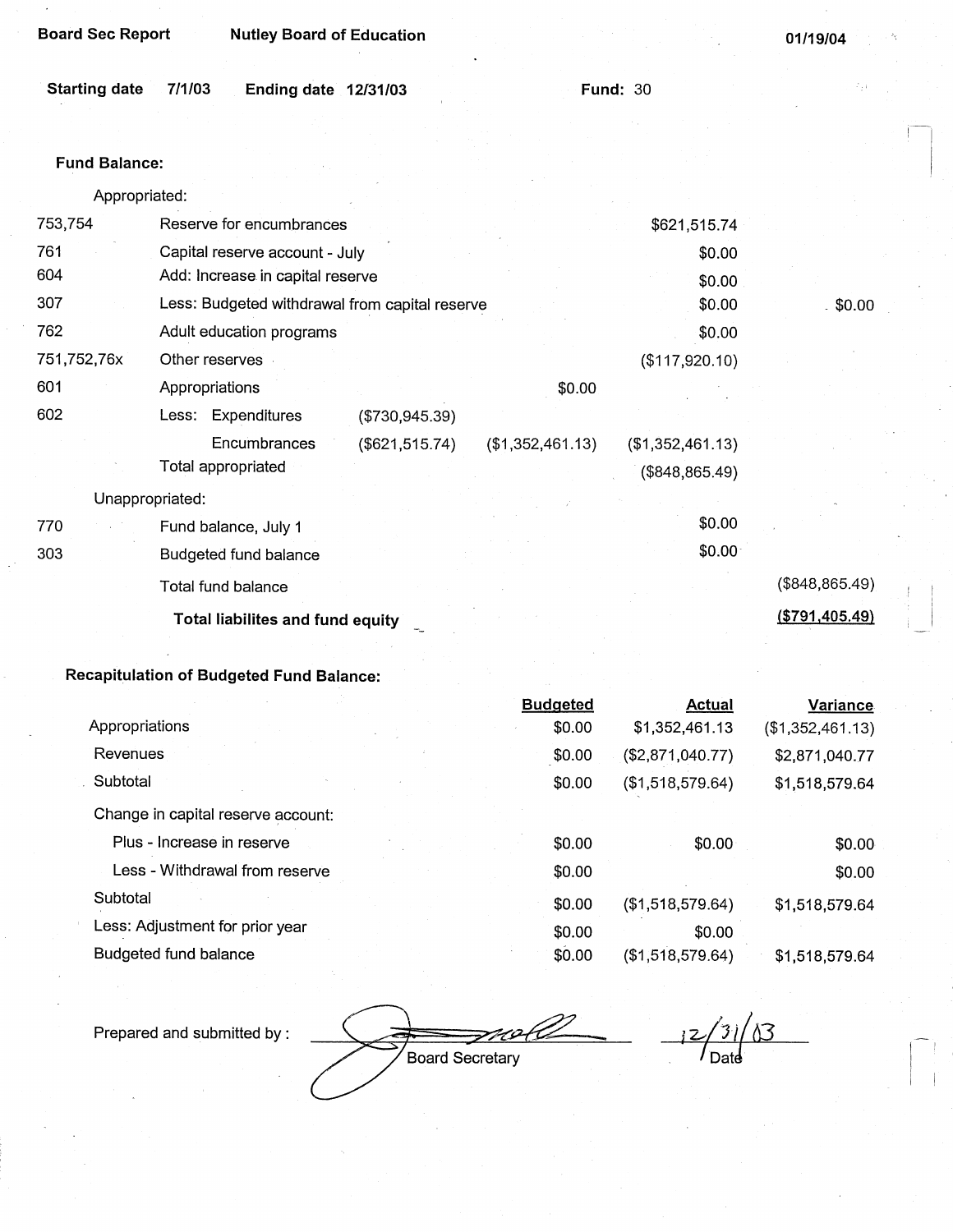| <b>Board Sec Report</b> | <b>Nutley Board of Education</b>            |                                    |                 | 01/19/04         |
|-------------------------|---------------------------------------------|------------------------------------|-----------------|------------------|
| <b>Starting date</b>    | 7/1/03<br><b>Ending date 12/31/03</b>       |                                    | <b>Fund: 40</b> |                  |
| Assets:                 |                                             | <b>Assets and Resources</b>        |                 |                  |
|                         |                                             |                                    |                 |                  |
| 101                     | Cash in bank                                |                                    |                 | \$9,699.88       |
| $102 - 106$             | Cash Equivalents                            |                                    |                 | \$0.00           |
| 111                     | Investments                                 |                                    |                 | \$0.00           |
| 116                     | Capital Reserve Account                     |                                    |                 | \$0.00           |
| 121                     | Tax levy Receivable                         |                                    |                 | \$0.00           |
|                         |                                             |                                    |                 |                  |
|                         | Accounts Receivable:                        |                                    |                 |                  |
| 132                     | Interfund                                   |                                    |                 | \$0.00           |
| 141                     | Intergovernmental - State                   |                                    |                 | \$0.00           |
| 142                     | Intergovernmental - Federal                 |                                    |                 | \$0.00           |
| 143                     | Intergovernmental - Other                   |                                    |                 | \$0.00           |
| 153, 154                | Other (net of estimated uncollectable of \$ |                                    |                 | \$0.00<br>\$0.00 |
|                         |                                             |                                    |                 |                  |
|                         | Loans Receivable:                           |                                    |                 |                  |
| 131                     | Interfund                                   |                                    |                 | \$0.00           |
| 151, 152                | Other (Net of estimated uncollectable of \$ |                                    |                 | \$0.00<br>\$0.00 |
|                         | <b>Other Current Assets</b>                 |                                    |                 | \$0.00           |
|                         | <b>Resources:</b>                           |                                    |                 |                  |
| 301                     | <b>Estimated revenues</b>                   |                                    | \$141,818.00    |                  |
| 302                     | Less revenues                               |                                    | (\$137,217.00)  |                  |
|                         | <b>Total assets and resources</b>           |                                    |                 | \$4,601.00       |
|                         |                                             |                                    |                 | \$14,300.88      |
|                         |                                             | <b>Liabilities and fund equity</b> |                 |                  |
|                         | Liabilities:                                |                                    |                 |                  |
|                         |                                             |                                    |                 |                  |
| 411                     | Intergovernmental accounts payable - state  |                                    |                 |                  |
| 421                     | Accounts payable                            |                                    |                 | \$0.00           |
| 431                     | Contracts payable                           |                                    |                 | \$0.00           |
| 451                     | Loans payable                               |                                    |                 | \$0.00           |
| 481                     | Deferred revenues                           |                                    |                 | \$0.00           |
|                         | Other current liabilites                    |                                    |                 | \$0.00           |
|                         |                                             |                                    |                 | \$0.00           |

**Total liabilities** 

**\$0.00**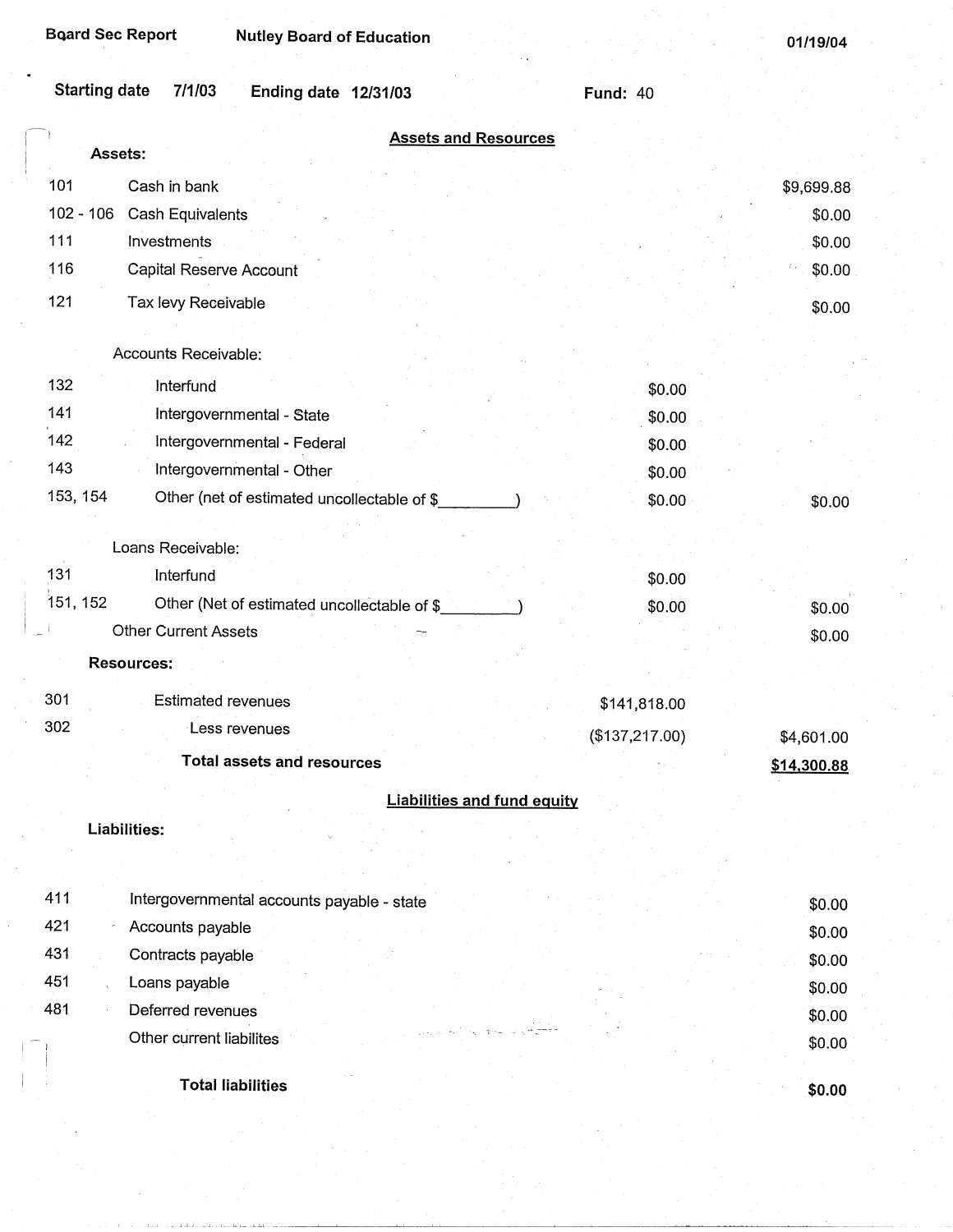| <b>Board Sec Report</b> |        | <b>Nutley Board of Education</b> |                 | 01/19/04 |
|-------------------------|--------|----------------------------------|-----------------|----------|
|                         |        |                                  |                 |          |
| <b>Starting date</b>    | 7/1/03 | Ending date $12/31/03$           | <b>Fund: 40</b> |          |

### **Fund Balance:**

| Appropriated: |  |
|---------------|--|
|               |  |

| 753,754         | Reserve for encumbrances                       |                 | \$14,300.00 |             |
|-----------------|------------------------------------------------|-----------------|-------------|-------------|
| 761             | Capital reserve account - July                 |                 | \$0.00      |             |
| 604             | Add: Increase in capital reserve               |                 | \$0.00      |             |
| 307             | Less: Budgeted withdrawal from capital reserve |                 | \$0.00      | \$0.00      |
| 762             | Adult education programs                       |                 | \$0.00      |             |
| 751,752,76x     | Other reserves                                 |                 | \$0.00      |             |
| 601             | Appropriations                                 | \$141,818.00    |             |             |
| 602             | Less: Expenditures<br>(\$127,517.50)           |                 |             |             |
|                 | Encumbrances<br>(\$14,300.00)                  | (\$141, 817.50) | \$0.50      |             |
|                 | Total appropriated                             |                 | \$14,300.50 |             |
| Unappropriated: |                                                |                 |             |             |
| 770             | Fund balance, July 1                           |                 | \$0.38      |             |
| 303             | <b>Budgeted fund balance</b>                   |                 | \$0.00      |             |
|                 | Total fund balance                             |                 |             | \$14,300.88 |
|                 | <b>Total liabilites and fund equity</b>        |                 |             | \$14,300.88 |

# **Recapitulation of Budgeted Fund Balance:**

|                                    | <b>Budgeted</b> | <b>Actual</b>  | Variance     |
|------------------------------------|-----------------|----------------|--------------|
| Appropriations                     | \$141,818.00    | \$141,817.50   | \$0.50       |
| Revenues                           | (\$141,818.00)  | (\$137,217.00) | (\$4,601.00) |
| Subtotal                           | \$0.00          | \$4,600.50     | (\$4,600.50) |
| Change in capital reserve account: |                 |                |              |
| Plus - Increase in reserve         | \$0.00          | \$0.00         | \$0.00       |
| Less - Withdrawal from reserve     | \$0.00          |                | \$0.00       |
| Subtotal                           | \$0.00          | \$4,600.50     | (\$4,600.50) |
| Less: Adjustment for prior year    | \$0.00          | \$0.00         |              |
| Budgeted fund balance              | \$0.00          | \$4,600.50     | (\$4,600.50) |

Prepared and submitted by :

Board Secretary

*r* 2/1/07<br>Date

-I

 $\mathbf{I}^{\text{max}}$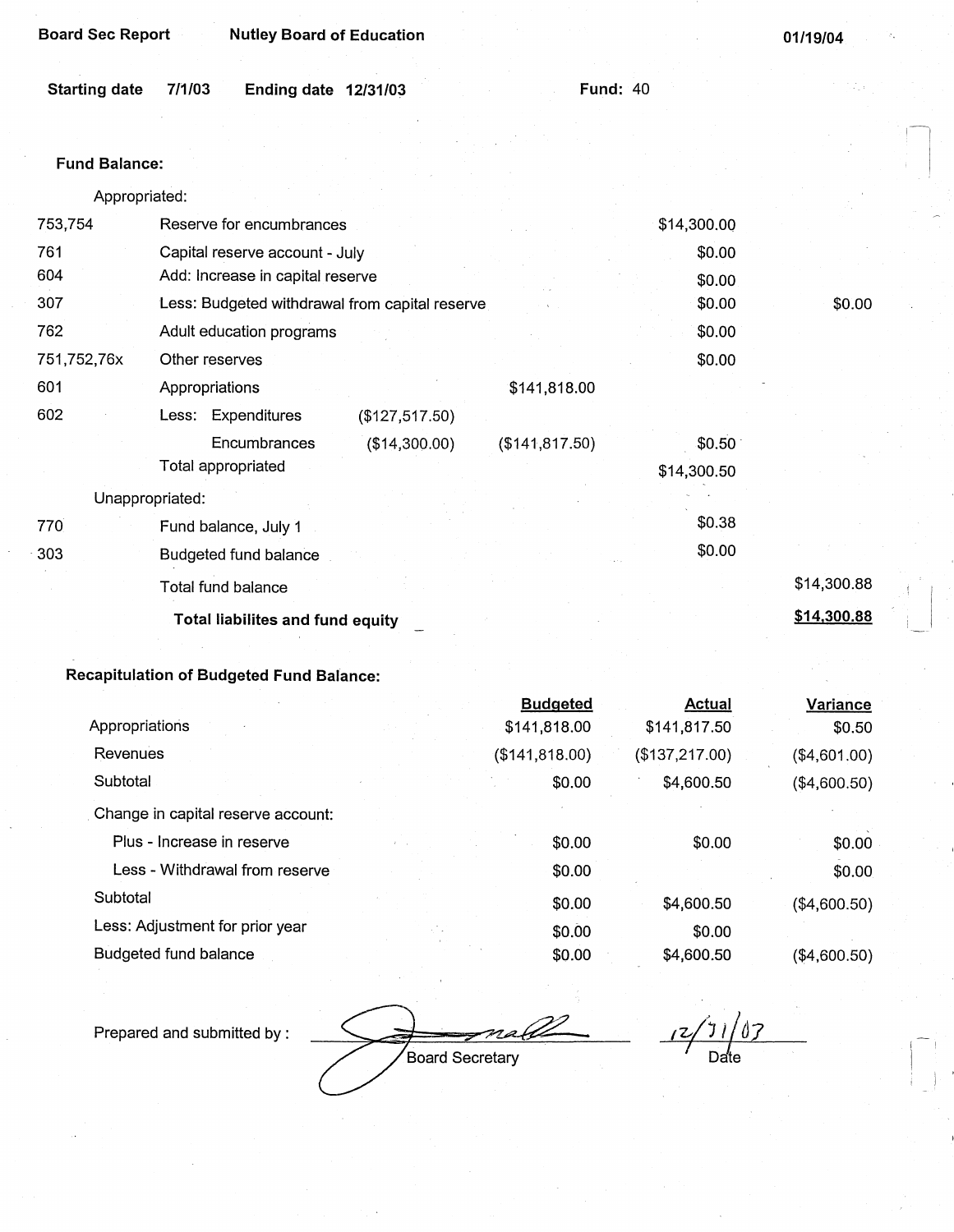01/19/04

| 7/1/03<br><b>Starting date</b><br>Ending date 12/31/03  | <b>Fund: 50</b>                    |
|---------------------------------------------------------|------------------------------------|
| <b>Assets and Resources</b>                             |                                    |
| Assets:                                                 | \$34,048.51                        |
| Cash in bank<br>101                                     | \$150.00                           |
| Cash Equivalents<br>$102 - 106$                         | \$0.00                             |
| 111<br>Investments                                      | \$0.00                             |
| Capital Reserve Account<br>116                          |                                    |
| 121<br>Tax levy Receivable                              | \$0.00                             |
| Accounts Receivable:                                    |                                    |
|                                                         |                                    |
| 132<br>Interfund                                        | \$0.00                             |
| 141.<br>Intergovernmental - State                       | \$0.00                             |
| Intergovernmental - Federal<br>142                      | \$0.00                             |
| 143<br>Intergovernmental - Other                        | \$0.00                             |
| Other (net of estimated uncollectable of \$<br>153, 154 | \$0.00<br>\$0.00                   |
| Loans Receivable:                                       |                                    |
| 131<br>Interfund                                        | \$0.00                             |
| 151, 152<br>Other (Net of estimated uncollectable of \$ | \$0.00<br>\$0.00                   |
| <b>Other Current Assets</b>                             | \$13,749.02                        |
| <b>Resources:</b>                                       |                                    |
|                                                         |                                    |
| 301<br><b>Estimated revenues</b>                        | \$0.00                             |
| 302<br>Less revenues                                    | (\$349, 128.23)<br>(\$349, 128.23) |
| <b>Total assets and resources</b>                       | (\$301,180.70)                     |
| <b>Liabilities and fund equity</b>                      |                                    |
| <b>Liabilities:</b>                                     |                                    |
|                                                         |                                    |
|                                                         |                                    |
| 411<br>Intergovernmental accounts payable - state       | \$0.00                             |
| 421<br>Accounts payable                                 | \$0.00                             |
| 431<br>Contracts payable                                | \$0.00                             |
| 451<br>Loans payable                                    | \$0.00                             |
| Deferred revenues<br>481                                | \$4,648.54                         |
| Other current liabilites                                | \$19,764.44                        |
|                                                         |                                    |
| <b>Total liabilities</b>                                | \$24,412.98                        |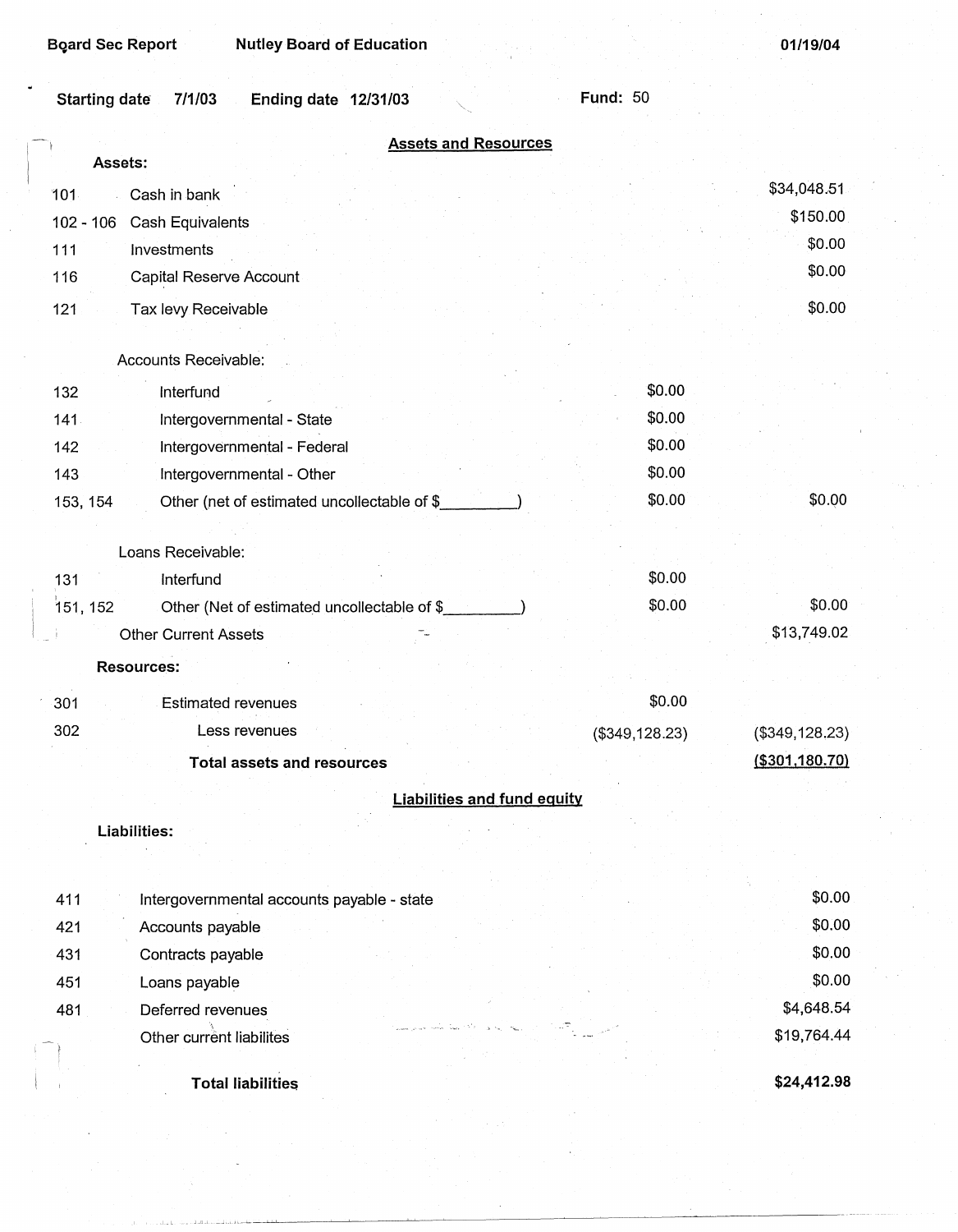| <b>Board Sec Report</b> |                                                | <b>Nutley Board of Education</b> |                 |                | 01/19/04              |  |
|-------------------------|------------------------------------------------|----------------------------------|-----------------|----------------|-----------------------|--|
| <b>Starting date</b>    | 7/1/03<br><b>Ending date 12/31/03</b>          |                                  | <b>Fund: 50</b> |                |                       |  |
| <b>Fund Balance:</b>    |                                                |                                  |                 |                |                       |  |
| Appropriated:           |                                                |                                  |                 |                |                       |  |
| 753,754                 | Reserve for encumbrances                       |                                  |                 | \$284,565.67   |                       |  |
| 761                     | Capital reserve account - July                 |                                  |                 | \$0.00         |                       |  |
| 604                     | Add: Increase in capital reserve               |                                  |                 | \$0.00         |                       |  |
| 307                     | Less: Budgeted withdrawal from capital reserve |                                  |                 | \$0.00         | \$0.00                |  |
| 762                     | Adult education programs                       |                                  |                 | \$0.00         |                       |  |
| 751,752,76x             | Other reserves                                 |                                  |                 | \$0.00         |                       |  |
| 601                     | Appropriations                                 |                                  | \$101.45        |                |                       |  |
| 602                     | Less: Expenditures                             | (\$325,593.68)                   |                 |                |                       |  |
|                         | Encumbrances                                   | (\$284,565.67)                   | (\$610, 159.35) | (\$610,057.90) |                       |  |
|                         | Total appropriated                             |                                  |                 | (\$325,492.23) |                       |  |
|                         | Unappropriated:                                |                                  |                 |                |                       |  |
| 770                     | Fund balance, July 1                           |                                  |                 | \$0.00         |                       |  |
| $303 -$                 | Budgeted fund balance                          |                                  |                 | (\$101.45)     |                       |  |
|                         | Total fund balance                             |                                  |                 |                | (\$325,593.68)        |  |
|                         | Total liabilites and fund equity               |                                  |                 |                | <u>(\$301,180.70)</u> |  |

**Total liabilites and fund equity** 

# **Recapitulation of Budgeted Fund Balance:**

|                                    | <b>Budgeted</b> | Actual           | Variance       |
|------------------------------------|-----------------|------------------|----------------|
| Appropriations                     | \$101.45        | \$610,159.35     | (\$610,057.90) |
| Revenues                           | \$0.00          | $(\$349,128.23)$ | \$349,128.23   |
| Subtotal                           | \$101.45        | \$261,031.12     | (\$260,929.67) |
| Change in capital reserve account: |                 |                  |                |
| Plus - Increase in reserve         | \$0.00          | \$0.00           | \$0.00         |
| Less - Withdrawal from reserve     | \$0.00          |                  | \$0.00         |
| Subtotal                           | \$101.45        | \$261,031.12     | (\$260,929.67) |
| Less: Adjustment for prior year    | \$0.00          | \$0.00           |                |
| Budgeted fund balance              | \$101.45        | \$261,031.12     | (\$260,929.67) |

Prepared and submitted by :

ZH pix **Board Secretary** 

*/Z-/213*  · /oat

-I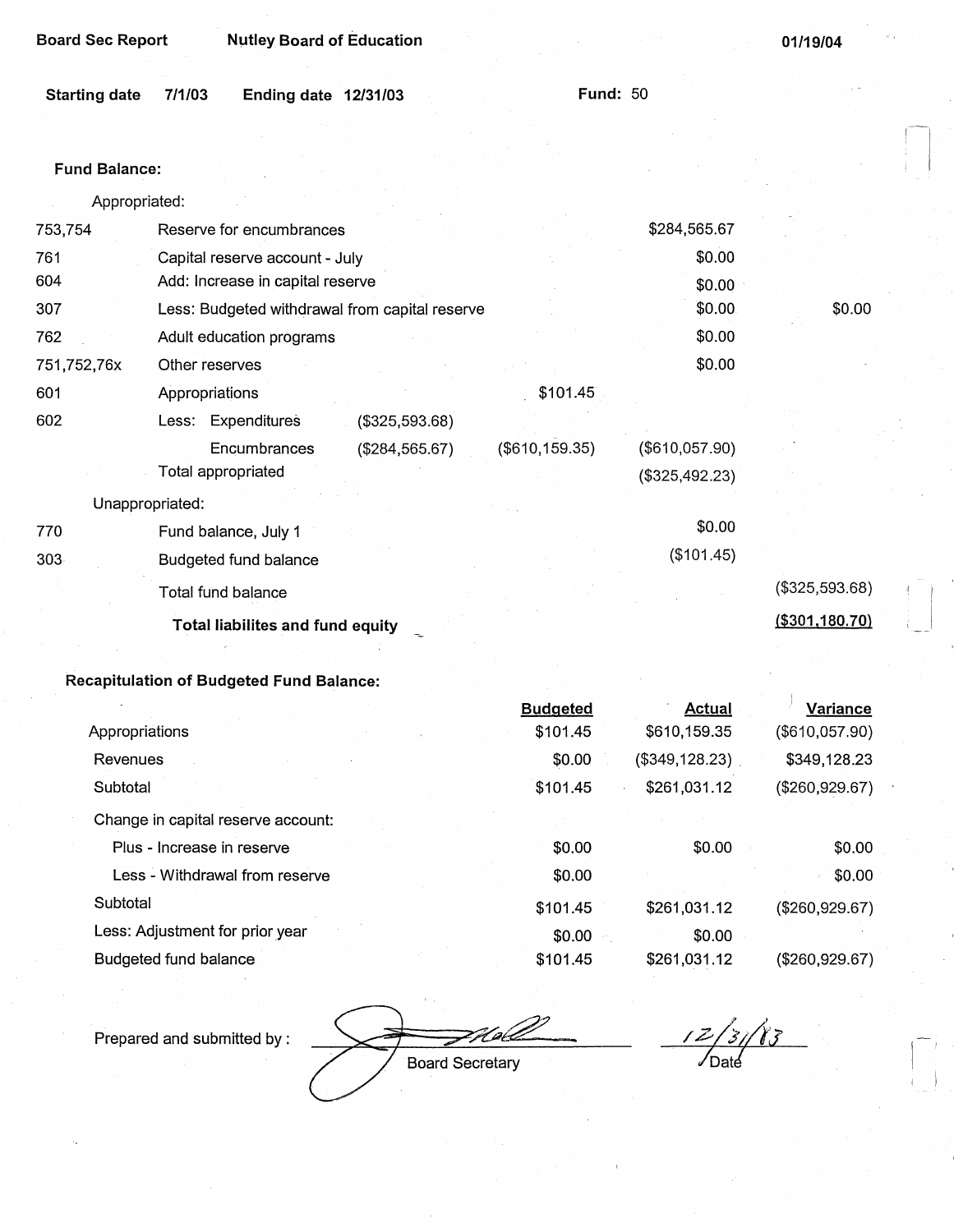| <b>Starting date</b><br>7/1/03<br>Ending date 12/31/03                | <b>Fund: 55</b> |                |
|-----------------------------------------------------------------------|-----------------|----------------|
| <b>Assets and Resources</b><br>Assets:                                |                 |                |
| 101<br>Cash in bank                                                   |                 | \$138,180.37   |
| $102 - 106$<br>Cash Equivalents                                       |                 | \$300.00       |
| 111<br><b>Investments</b>                                             |                 | \$0.00         |
| 116<br>Capital Reserve Account                                        |                 | \$0.00         |
| 121<br>Tax levy Receivable                                            |                 | \$0.00         |
|                                                                       |                 |                |
| Accounts Receivable:                                                  |                 |                |
| 132<br>Interfund                                                      | \$0.00          |                |
| 141<br>Intergovernmental - State                                      | \$0.00          |                |
| 142<br>Intergovernmental - Federal                                    | \$0.00          |                |
| 143<br>Intergovernmental - Other                                      | \$0.00          |                |
| 153, 154<br>Other (net of estimated uncollectable of \$               | \$1,792.36      | \$1,792.36     |
| Loans Receivable:                                                     |                 |                |
| 131<br>Interfund                                                      | \$0.00          |                |
| 151, 152<br>Other (Net of estimated uncollectable of \$_              | \$0.00          | \$0.00         |
| <b>Other Current Assets</b>                                           |                 | \$0.00         |
| <b>Resources:</b>                                                     |                 |                |
|                                                                       |                 |                |
| 301<br><b>Estimated revenues</b>                                      | \$0.00          |                |
| 302<br>Less revenues                                                  | (\$197,811.17)  | (\$197,811.17) |
| <b>Total assets and resources</b>                                     |                 | ( \$57,538.44) |
| <b>Liabilities and fund equity</b>                                    |                 |                |
| Liabilities:                                                          |                 |                |
|                                                                       |                 |                |
| 411                                                                   |                 |                |
| Intergovernmental accounts payable - state<br>421<br>Accounts payable |                 | \$0.00         |
| 431<br>Contracts payable                                              |                 | \$0.00         |
| 451<br>Loans payable                                                  |                 | \$0.00         |
| 481<br>Deferred revenues                                              |                 | \$0.00         |
| Other current liabilites                                              |                 | \$0.00         |
|                                                                       |                 | \$183,758.26   |
| <b>Total liabilities</b>                                              |                 | \$183,758.26   |